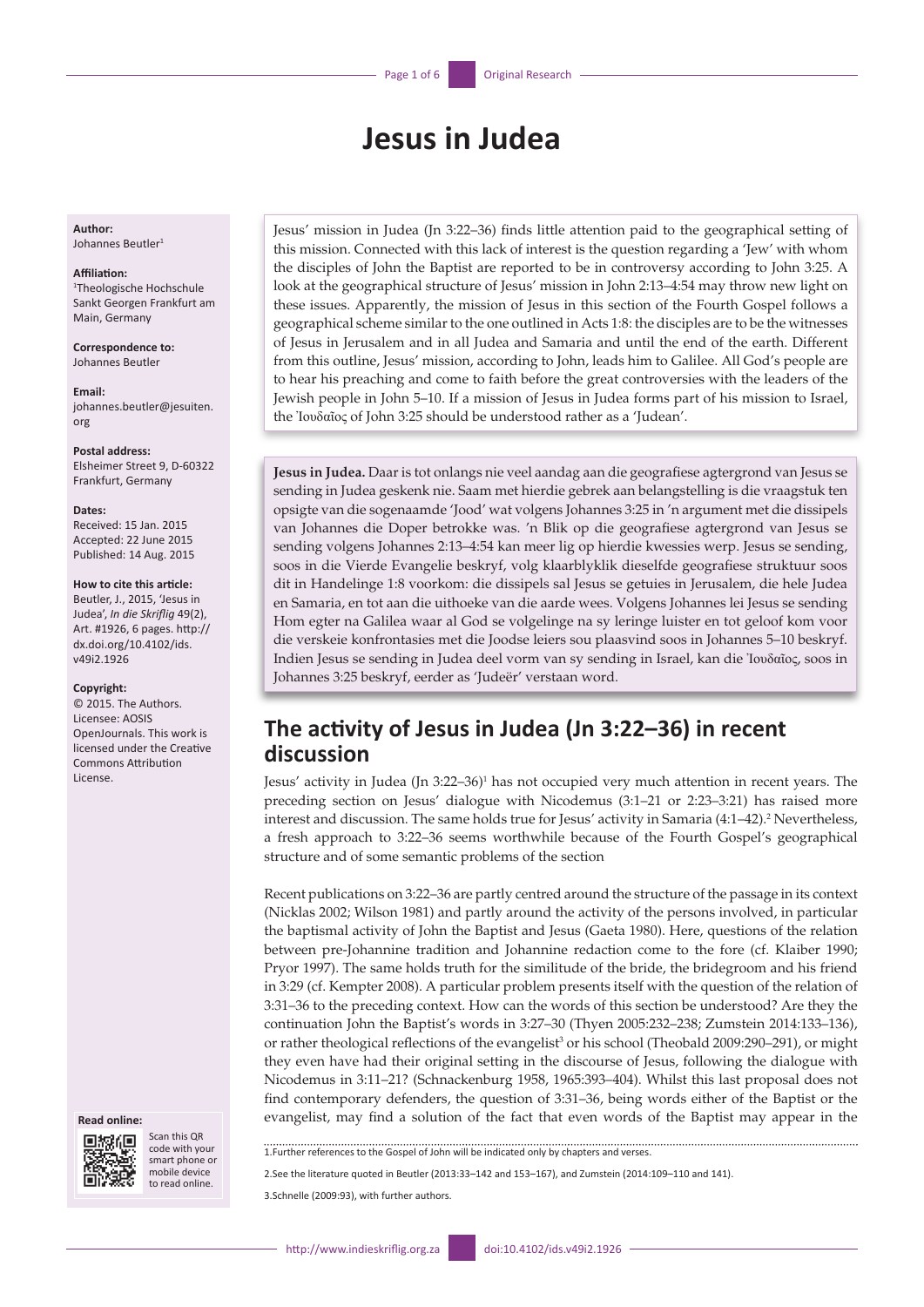language and theological framework of the evangelist. Something similar has already been the case with the words of Jesus in 3:11–21 turning into reflections of the evangelist.

The geographical setting of the scene in Judea has not aroused particular interest in recent literature. One might even be astonished that an activity of Jesus in this part of Israel is mentioned, because, according to 2:13–3:21, Jesus found himself already in Jerusalem, the capital of Judea (Kysar 1986:57; Nicklas 2002:182; with Murphy-O'Connor 1990:363).

A related problem presents itself in the occurrence of a 'Jew' (Ἰουδαῖος) in 3:25 with whom the disciples of John are reported to be in dialogue about baptism. Generally, authors do not relate this person to the setting of the scene in Judea.4 This might change, however, if we try to find out the meaning of the geographical information of 3:22 about Jesus, coming to Judea with his disciples.

## **Jesus' coming to Judea in John 3:22**

The first three verses of 3:22–36 are characterised by a contrast between Jesus' coming to Judea with his disciples and John the Baptist practising his ministry in Ainon near Salim. The text does not indicate the concrete area of Jesus' activity in Judea, but it may be deduced from the nature of Jesus' activity: he would practice baptism in Judea where there was enough water to baptise, and this would traditionally be the case in the Jordan Valley. For Ainon near Salim authors are uncertain, but today it is situated preferably in Samaria.<sup>5</sup> The indication that there was much water in this place underlines the fact that John the Baptist came in order to baptise with water, different from Jesus who would come and baptise with the Spirit. The name Ainon [source] might point in the same direction.

A baptismal activity of Jesus is never mentioned in the New Testament except in 3:22 and may go back to tradition (Pryor 1997; Theobald 2009:282), because it does not play a role in the Christology of John or any of the gospels. In 4:2, the information of 3:22 is explicitly corrected and the baptismal activity attributed to Jesus' disciples. Some authors see here the hand of a later redactor (Bultmann 1964:128; Theobald 2009:297), but the evangelist himself might just as well have corrected the information of his tradition used in 3:22. It is important for him that Jesus, as the One who comes from above, gives the Spirit not by measure (3:34).

### **Part of the geographical framework of John 2–4**

What about Jesus' arrival in Judea according to 3:22? In my view, this information forms part of the geographical framework of John 2–4 (Beutler 2013:77). In 1:35–51, we see Jesus in the area of Bethany beyond the Jordan where John the Baptist is active (1:28). The wedding in Cana brings Jesus to Galilee 2:1–11). Jesus' first *semeion* finds its correspondence in

4.Cf. more recently Moloney (1998:105), Thyen (2005:228ff.); Theobald (2009:285).

the healing of the official's son (4:46–54), similarly performed in Cana in Galilee. These two signs of Jesus seem to frame the whole section of John 2–4 (Brown 1966:95–96; Du Rand 1991:117).

In 2:13, a first Passover is mentioned together with the fact that Jesus and his disciples went up to Jerusalem for this occasion. Here, the cleansing of the temple takes place according to 2:14–22. Thus, we find Jesus active in the centre of Jewish faith and religion. In 2:23–25 the faith of many Jerusalemites, because of Jesus' signs, is reported, but also Jesus' lack of confidence in them, because their faith was only founded on his miraculous deeds.

The Nicodemus incident in 3:1–21 shows Jesus in dialogue with a recognised representative of the Jewish religion – even a member of the Sanhedrin – as it seems in 3:1, addressed by Jesus as 'the teacher of Israel' (3:10). In this whole section, we find Jesus in dialogue with a recognised representative of Judaism in the heart of Israel, the holy city of Jerusalem.

Jesus' move to Judea in 3:22 means the first step outside this centre of Jewish belief. He and his disciples move towards the Land of Ioudaia (εἰς τὴν Ἰουδαίαν γῆν). The expression is striking, because it remains unique in the New Testament. In John, the term Ἰουδαία seems to refer to Judea, the territory of the tribe of Judah. This becomes evident by the concept of 'Land', which is added in 3:22 and in comparison with other parts of Israel such as Samaria and Galilee, to which Jesus moves afterwards (4:3–42–54 ). In 3:22 the double term might point also to the rural area outside Jerusalem belonging to the Southern part of Israel.

### **A move of Jesus away from the centre of Jewish belief and to the periphery**

In fact, there seems to be in John 2–4 a move of Jesus away from the centre of Israel and more and more to the periphery. The movement starts in 2:13–3:21 where we see Jesus active in Jerusalem and in conflict or dialogue with the representatives of the city: the population, as such, in 2:23–25, and, in 3:1–21, Nicodemus as a recognised representative of the Jews' leading group in the city. Whilst the response of the population, according to 2:23–25, remains rather ambiguous, Nicodemus' response seems to be missing. We see him asking a number of questions, which are answered by Jesus successively, but do not hear whether Jesus' explanations had any positive effect on him. Only later we will see that Nicodemus pleads for Jesus in the Sanhedrin without fear of personal consequences (7:50–52) and that he takes part in the burial of Jesus after his execution as a criminal (19:39ff.), thus taking a personal risk in his identification with Jesus.

Jesus' activity in Jerusalem is followed by his move towards Judea in 3:22. In the whole section, Jesus is presented only in his baptismal activity (3:23); that means in his deeds, but not in the proclamation of his message. He remains rather the object of discussions amongst John the Baptist's disciples and the mysterious Ἰουδαῖος (3:25ff.) and subsequently of

<sup>5.</sup>Murphy-O'Connor (2005:263–265; 2012:574–584); Thyen (2005:227), opts for a place in Judea.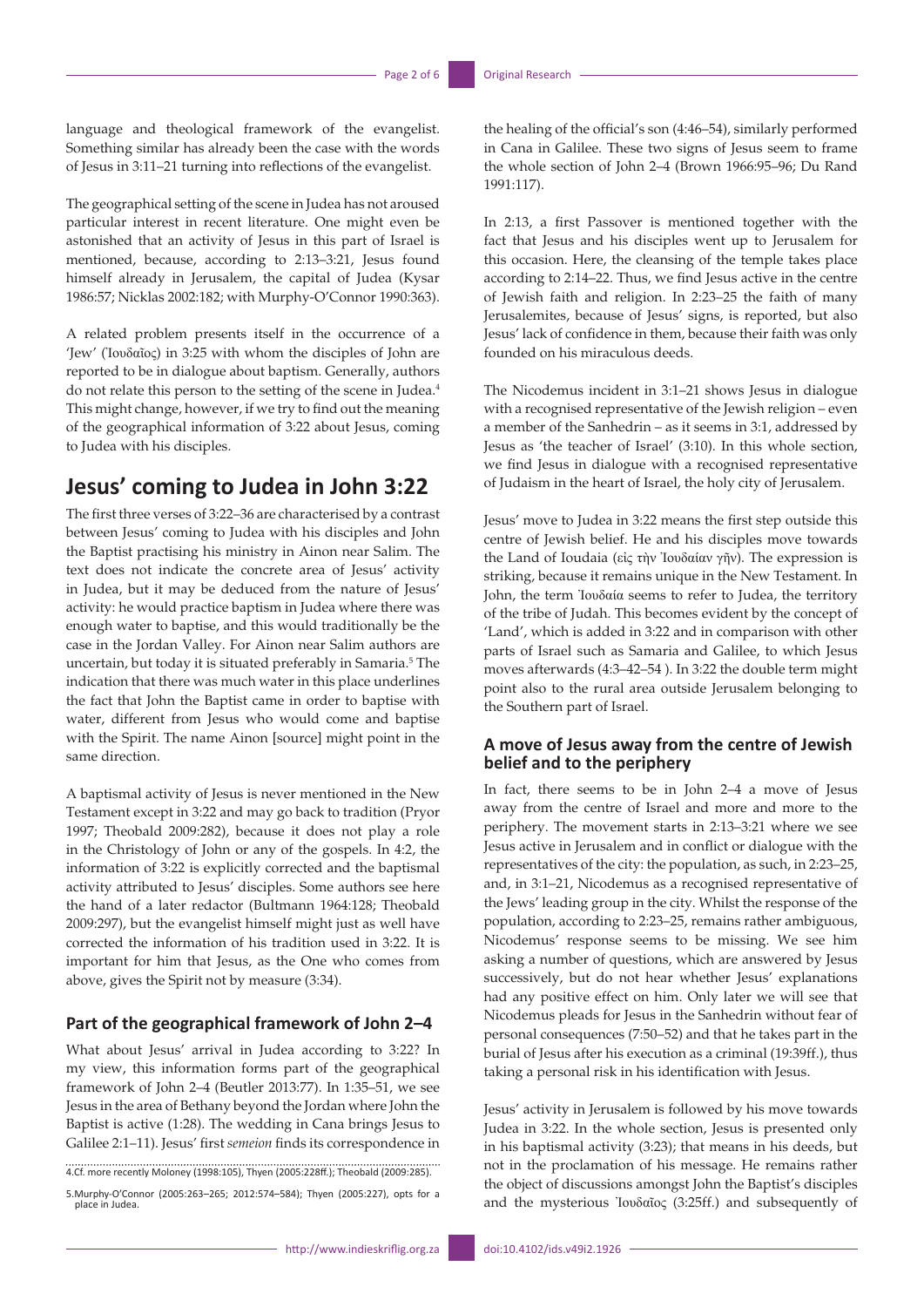the Baptist's words about himself and about Jesus in 3:27–30 and 3:27–36 respectively. As a whole, Jesus cannot look back to his activity in Jerusalem and Judea as being particularly successful. Not by chance, the whole section of 3:22–36 ends with the statement that nobody accepts the witness of the One who came from above (3:32), although the door also remains open to an answer of faith (3:33, 34ff.).

Jesus is on the move again in chapter 4. Firstly, we are told why Jesus is leaving Judea and making his way towards Galilee passing by Samaria (4:1–3). He is leaving Jerusalem and Judea, because he has to fear the hostility of the Pharisees who heard that he had made more disciples than John the Baptist. According to John, the Pharisees are the main adversaries of Jesus. This corresponds with the fact that they were the only Jewish group, which remained after the destruction of Jerusalem and the temple in 70 AD.

Samaria, as such, does not seem to be an independent target of Jesus' mission in Israel right from the beginning, but Jesus interrupts his travel to Galilee in order to meet the woman from Samaria and subsequently her fellow citizens and bring them to faith in him (4:4–42). Even if this whole section might have been inserted subsequently into the context between 4:1 and 4:43, it makes good sense and rounds up Jesus' program of proclaiming his message to all parts of historical Israel including the former Northern Kingdom.

There is even a certain emphasis on the encounter of Jesus with the woman at the well and the inhabitants of Sychar as taking place in Samaria. After the mentioning of Samaria at the beginning of the episode in 4:4 and of Sychar as a 'town of Samaria' in 4:5, the woman is introduced as a 'woman from Samaria' in 4:7. She is portrayed again this way twice in 4:9, before a comment about the lack of communication between Judeans and Samaritans. At the end of the story, 'many Samaritans' come to believe in Jesus and ask him to stay with them (4:39ff.). Thus, the whole narrative shows a strong insistence on the activity of Jesus in Samaria as such. Whilst Jesus found little acceptance in Jerusalem and Judea and had to leave that part of the country fearing for his life, he was welcomed in Samaria and found faith.

This movement continues with Jesus' arrival in Galilee. Right from the beginning, Galilee was named as the destination of Jesus' travel to the North (4:1–3). Here, Jesus had already worked his first sign (2:1–11). The place is called twice 'Cana in Galilee' (2:1, 11), which sounds intentional. 'Cana in Galilee' will also be the place of his second sign and is mentioned as such in 4:46. Again there is emphasis on this location at the end of the narrative and the whole section of John 2–4 in 4:54: 'This was now the second sign that Jesus did when he had come from Judea to Galilee.' We may notice again Jesus' movement from Judea to Galilee as important for the narrator.

### **The debated paragraph of John 4:43–45**

Thus, we are enabled to understand more easily the debated paragraph of 4:43–45. At first sight the sense seems to be clear: Jesus moves from Samaria to Galilee and is welcomed there, mainly because of the signs which he had worked in Jerusalem and of which many Galileans had been witnesses. In this case (different from 2:23–25), the reaction of the Galileans appears in a positive light. The official's faith in 4:46–54 would then be an example of the positive reception of Jesus in Galilee. A problem poses itself in verse 44 where, as the reason for Jesus' departure for Galilee, the saying that a prophet has no honour in his own country is quoted. The debate about this verse has been treated by the present author elsewhere.<sup>6</sup> Whilst many authors, particularly on the European continent, see in the 'country' of Jesus his home town Nazareth in correspondence with Mark 6:1–6, Matthew 13:53–58 and Luke 4:16–30,7 others, mainly from the Anglo-Saxon area, see in the Jesus' 'home' rather Judea or Jerusalem – the home of the prophets.<sup>8</sup> The main reason favouring this understanding lies in the 'for' (γάρ) of 4:44. Jesus leaves Judea, because his acceptance was lacking and he felt in danger, as already mentioned in 4:1–3. The attempt to understand the 'for' (γάρ) of verse 44 in a rather adversative way does not really convince, according to Stimpfle (1992:91–94), although it finds some contemporary defenders (Theobald 2009:346ff.).

Judea remains a country, which occurs again in the Gospel of John more than once. Chapter 7 begins with a remarkable notice, which fully confirms the perspective of 4:1–3 and 4:43–45: 'After this Jesus went about in Galilee; he would not go about in Judea, because the Jews sought to kill him.' Jesus' brothers try to encourage him to go to Judea, nevertheless, in order to manifest himself there before his disciples, but Jesus refuses to do so for the moment (7:3). We may observe the correspondence of 'Judea' and 'Jews' (Judeans?) in verse 1, which will be discussed in the next section.

This correspondence occurs also in the remaining text (11:7ff.) According to 10:40, Jesus finds himself in an area on the other side of the Jordan. It is there that he hears about the serious illness of his friend Lazarus in Bethany near Jerusalem. After waiting three days, Jesus decides to go and see his friend: 'Let us go into Judea again.' The disciples try to warn him: 'Rabbi, the Jews were but now seeking to stone you, and are you going there again?' As at the beginning of chapter 7, Jesus answers with a reference to the hour in which his destiny will fulfil itself. What occurs to us is the repeated correspondence between Judea and the 'Jews' (Ἰουδαῖοι), which still has to be explained.

## **The Ἰουδαῖος of John 3:25 The textual evidence**

The preceding study of Judea in the Gospel of John may throw light on a particularly difficult expression in the section of 3:22–36: the Ἰουδαῖος mentioned in verse 25. His occurrence seems to have intrigued interpreters from the beginning, as

6.See the discussion in Beutler (2013:169–170).

<sup>7.</sup>The list ranges from Holtzmann (1893:85) over Bultmann (1964:150) to Theobald (2009:346ff.).

<sup>8.</sup>These authors range from Hoskyns (1940:277) to Moloney (1998:151ff.); Keener (2003:628ff.) and McHugh (2009:298).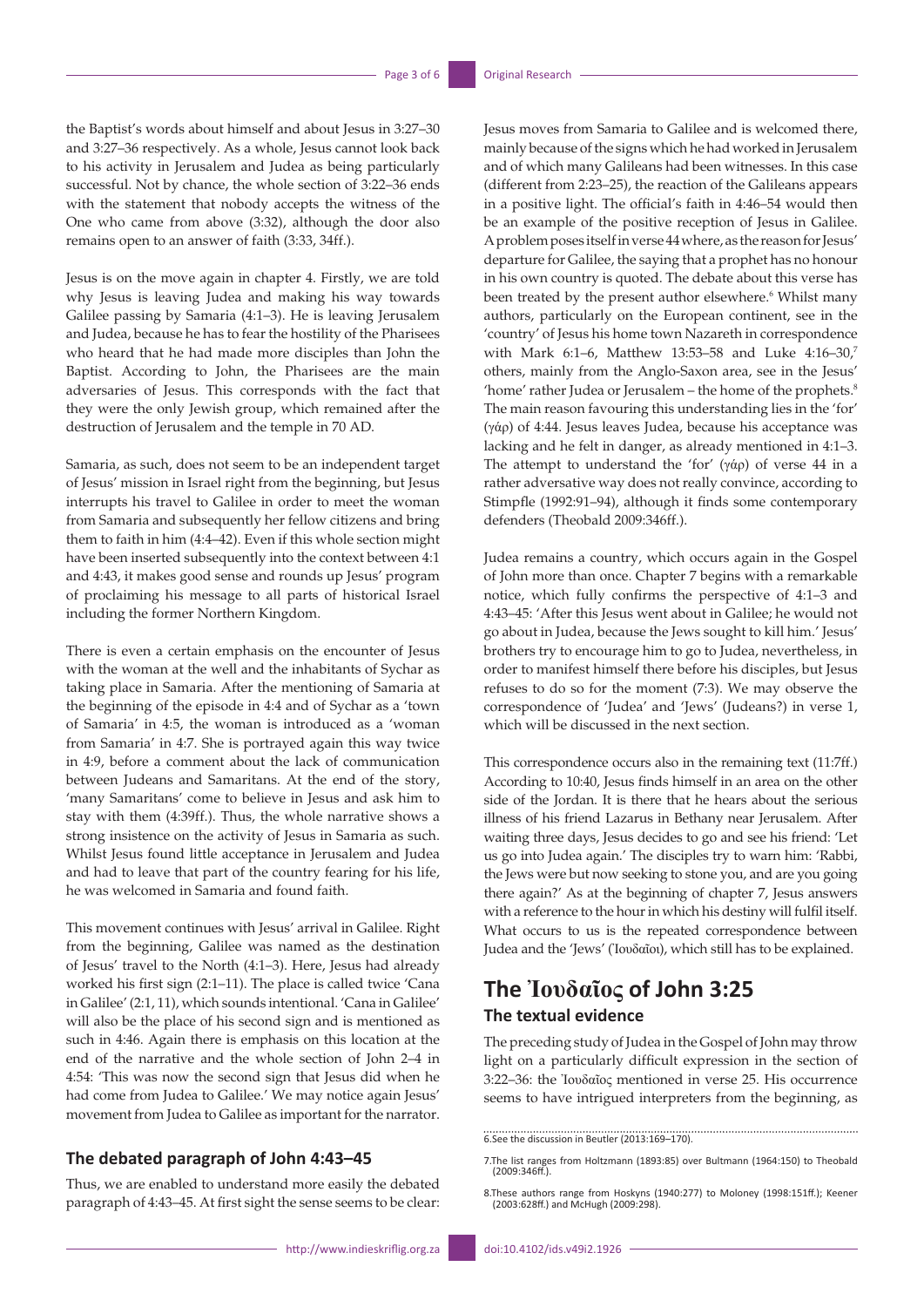is manifest from the variants and conjectures in this place.<sup>9</sup> Whilst the modern textual editions prefer Ἰουδαῖος, together with the majority of the ancient manuscript text tradition, a considerable number of equally ancient manuscripts read Ἰουδαίων, which seems to make better sense. Because even this reading does not satisfy wholly (who are these Ἰουδαῖοι supposed to have been?), some authors, listed in Nestle-Aland (28th edition) have the conjecture of Ιησου or τῶν Ιησου. Since these conjectures lack any textual evidence, they can be discarded. In favour of the singular instead of the plural is precisely the fact that this reading appears to be the more difficult one, which, as such and besides its good attestation, should be preferred. Who, then, is this mysterious Ἰουδαῖος?

### **The translation**

The translations<sup>10</sup> and commentaries<sup>11</sup> render the expression almost unanimously as 'a Jew'. This seems to be in accordance with the use of the word in the remainder of the Gospel of John and the New Testament, at least as it is supposed by the majority of scholars. However, the identity of such a 'Jew' remains obscure. He does not belong to John the Baptist's group of the disciples with whom he is presented in dialogue. His position seems to be closer to being one of Jesus' disciples, although this is not said directly in the text. It is difficult to imagine what could have been his problem with the baptism of John from the perspective of a Jew. The rite in discussion is called a 'cleansing' (καθαρισμός). Is it seen in the perspective of the discussions about Jewish rites of purification as reflected in Mark 7:1–5, Matthew 15:1, and further, or the opposition of the stone jars for purification and Jesus filling these jars with wine in 2:6–8? All these seem to be far-fetched. The subject of the 'strife' between the Ἰουδαῖος and John's disciples seems to have been the character of John's baptism and some alternative to it – possibly the baptism bestowed by Jesus. At least in this case, Ἰουδαῖος may have had a different meaning, but which one?

### **A 'Judean'**

Here we come back to our study of 'Judea' in the Gospel of John. It was Lowe (1976) amongst the first who vigorously defended the meaning of Ἰουδαῖοι as 'Judeans'. Lowe can point to the fact that the vast majority John's texts, which speak of Ἰουδαῖοι, show a connection with Judea or Jerusalem. We remember the two cases quoted above in 7:1–3 and 11:7, and further. However, the evidence goes further. Besides the other gospels, in John the mentioning of Ἰουδαῖοι shows in most instances a connection with Judea and/or Jerusalem.<sup>12</sup>

9.See the discussion in Nicklas (2000).

This is particularly the case in the instances where we find Jesus or John the Baptist in conflict with a leading Jewish group residing in Judea or Jerusalem, increasingly opposed to the mission of, firstly, the Baptist and then of Jesus. It is neither possible nor necessary to list all these texts. Already in 1:19 we see John the Baptist exposed to an inquiry about his person and his mission by some priests and Levites, sent by the Ἰουδαῖοι in Jerusalem. Since all the persons involved are Jews, the term seems to have a geographical connotation. These Ἰουδαῖοι remain the critics of Jesus' mission as well throughout the whole of the Fourth Gospel, particularly in the great controversies of chapters 5 and 7–10.

### **The Ἰουδαῖοι of John 6:41.52**

An exception seems to be the Ἰουδαῖοι of 6:41, 52 as the critical listeners to Jesus during his discourse on the bread of life in John 6. These are the only instances where we find such Ἰουδαῖοι without any recognisable connection with Judea or Jerusalem.<sup>13</sup> This fact may be explained by the hypothesis that the whole chapter 6 of John was added to its context at a later stage (Beutler 2007).<sup>14</sup> A strong argument in favour of this hypothesis is the fact that, in 6:4, we find a passover feast, which is inserted into its narrative context only with difficulty. Starting with 2:13, Jesus seems to go up to Jerusalem for the Feasts of Pilgrimage in the cycle of a year: after the first Passover there is the unnamed feast of 5:1, which seems to have been the Pentecost. If we pass by 6:4, we see Jesus in pilgrimage to the Feast of Tabernacles in 7:2–10. He remains in the holy city until the of the temple's Feast of the Dedication in 10:22 and returns to Judea and Jerusalem for the celebration of his last Passover in 11:55 after the raising of Lazarus from the dead in 11:1–42.

All these feasts are feasts of the Ἰουδαῖοι, according to John (see 2:13; 5:1 – feast without name; 6:4; 7:2; 11:55).<sup>15</sup> This could well have a geographical connotation as emphasised by Lowe (1976). They are in fact celebrated in Jerusalem, capital of Judea in the stricter sense. Thus, the Ἰουδαῖοι might as well be called 'Judeans'. The problem of the 'Feast of the Ἰουδαῖοι, Passover' of 6:4, however, remains. It does not only not fit into the annual cycle of Jewish feasts in the public life of Jesus, according to John, but interrupts this cycle of pilgrimage feasts, because Jesus does not seem to have the intention of going up to Jerusalem on this occasion. Besides this observation, there are several reasons to presume that John 6 is a 're-reading' of its narrative context. Not only does the chapter not fit into its context of chapters 5 and 7 – a reason for occasional proposals to read chapter 6 after John 4. Instead of the Jewish Passover we have, in John 6, Eucharistic motifs, not only in the pericope of the multiplication of the loaves, but, also and in particular, in the verses about eating

14.Now also in Beutler, J., 2012, *Neue Studien zu den johanneischen Schriften / New Studies on the Johannine Writings*, pp. 165–180, Vandenhoeck & Ruprecht, Göttingen. (Bonner Biblische Beiträge, 167).

15.Only in John 10:22 the expression is missing.

<sup>10.</sup>See for example the Jerusalem Bible, Popular Edition (1974), the German Einheitsübersetzung (1979) or the New Revised Standard Version (1989).

<sup>11.</sup>See for instance Schnackenburg (1965:451), 'ein Jude, der vielleicht aus dem<br>judäischen Bereich kam, wo Jesus taufte'; Brown (1966:152) 'a certain Jew'<br>(referring back to Schnackenburg); Moloney (1998:109) or Thyen (200

<sup>12.</sup>They are listed in Lowe (1976:121ff.). He mentions, amongst other instances, the Ιουδαῖοι who come from Jerusalem to mourn Lazarus (11:19, 31, 33, 36, 45) or<br>those who attend the Feast of Dedication (10:22, probably identical with those of<br>10:19, 24, 31, 33) – sometimes people from Jerusalem (cf. 7:25 The fear of the Ἰουδαῖοι takes place four times in Jerusalem (7:13; 9:22; 19:38; 20:19, etc.).

<sup>13.</sup>This fact is also seen by Lowe (1976:122ff.) who presumes some Judean background of Jesus' opponents in John 6. Bultmann (1964:170) sees in them simply 'Jews' without geographical connotation. By moving John 6 before John 5, he prepares the ground for the controversies of John 5:7–10 in Jerusalem.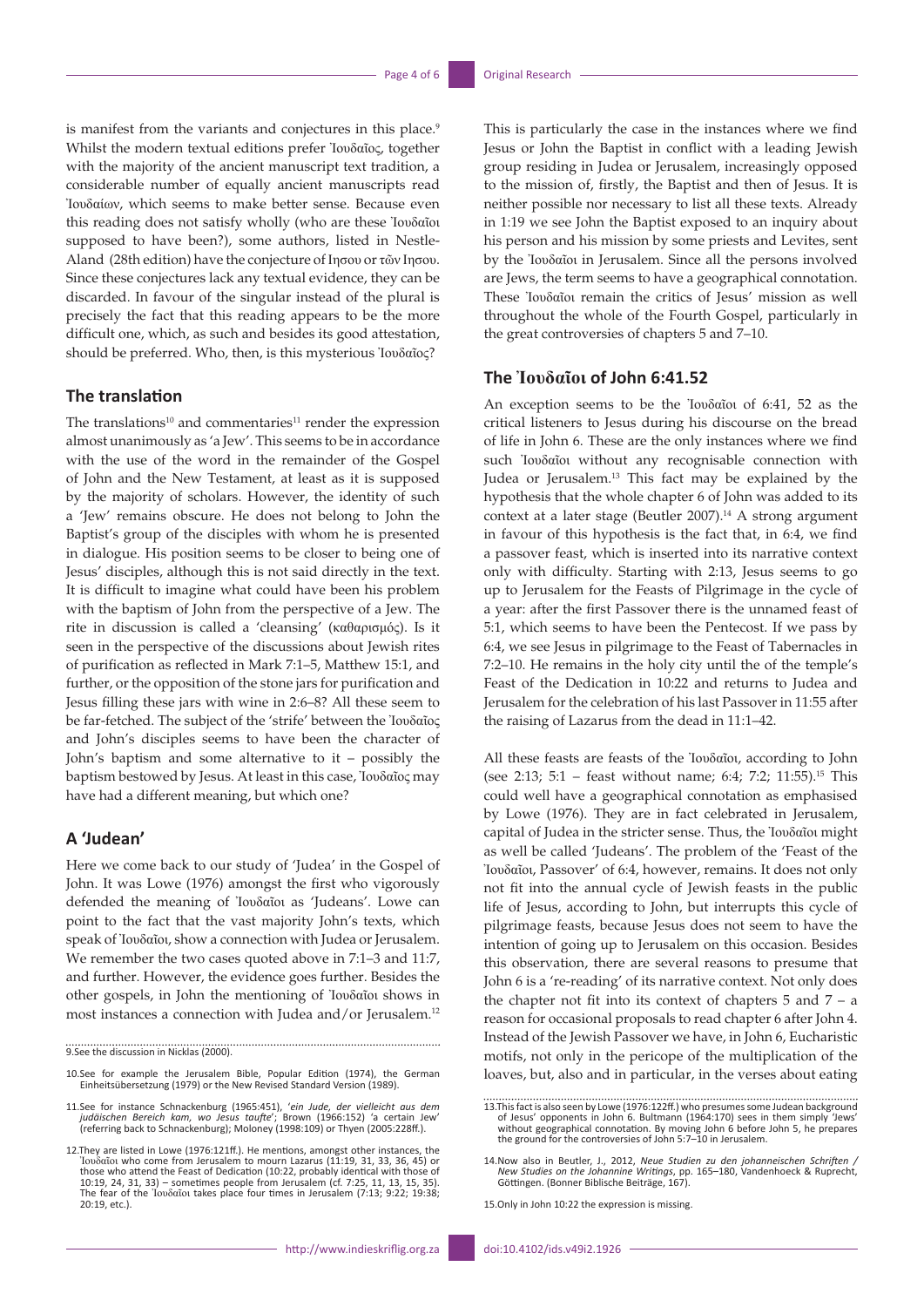Jesus' flesh and drinking his blood in 6:51–58. The writer seems to have inserted here the Eucharistic tradition of his community, which was missing in the passion account of John 13. Right through the chapter, there is a strong dependence on synoptic tradition, particularly in Mark 6:30– 8:33. Peter appears in a positive light, different from the rest of John 1–20, but in accordance with the equally additional chapter, John 21. These are the reasons why the present writer proposed some time ago to see in John 6 a 're-reading' of the narrative context of the chapter.16 The chapter shows a shift of emphasis from the Jewish Passover celebrated in Jerusalem to the Christian Eucharist, now mentioned in the context of Galilee – home of important early Christian communities by the time of the final redaction of the Gospel of John.

### **Ἰουδαῖοι in John**

If we move back from these considerations to the meaning of Ἰουδαῖος in 3:25, it becomes more plausible that the term should mean 'Judean'. Beyond John 6 this meaning is always recommended where we find Ἰουδαῖοι in John, together with a reference to the area of Judea, in our case mentioned in 3:22.

If the Ἰουδαῖοι in the Gospel of John are almost always rendered by the translations and commentaries as 'Jews', this is because, outside the Gospel of John and perhaps some gospel text,<sup>17</sup> the term seems to designate almost every time 'Jews' as members of the Jewish religion or the Jewish people. This leads to the hypothesis that, from early times on, the readers of John also saw in the Ἰουδαῖοι of John 'Jews' in general (see Beutler 2001).<sup>18</sup> The reference to Judea and Jerusalem recedes from sight. For John, the Ἰουδαῖοι mean either inhabitants of Judea and Jerusalem or a specific group residing in Jerusalem or its surroundings having authority in religious matters and opposing Jesus and his mission. Perhaps the best example of this meaning is found in John 9: the narrative of the healing of the man born blind. He himself is a Jew, and so are his parents and neighbours, Jesus himself and his opponents, the Pharisees and Ἰουδαῖοι, who question the man after his healing. It is evident, that Ἰουδαῖοι cannot mean here simply 'Jews', because they form a group inside the Jews of Jerusalem. Putting them in quotation marks may help to grasp this particular usage of John in such texts, but it might be worthwhile considering the proposal of Lowe (1976) to opt for 'Judeans'.

It is probable that the first readers of John were still aware of the particular meaning of Ἰουδαῖοι in John. Reading John 9 from this perspective makes sense. The Ἰουδαῖοι would then stand for a group located in and around Jerusalem who distinguished themselves by their opposition to Jesus and his claims. It was only at a later time that the readers of the whole New Testament came across the passages about the Ἰουδαῖοι in the Gospel of John. Quite naturally, they interpreted those passages of the Fourth Gospel in the sense of the remainder of the New Testament. The consequences were extremely serious. It was no longer a group of leading Jews or Judeans in Jerusalem who opposed Jesus, tried to stone him and eventually brought him to the cross with the cooperation of the Roman occupying power, but the 'Jews' as such. In rendering the Ἰουδαῖοι of John as 'Jews', our language runs the risks of contributing to anti-Judaism with all the pernicious consequences of which we are aware (cf. again Lowe 1976:130).

### **The Ἰουδαῖος in John 3:25: Recent contributions**

If we return to our verse 3:25, it is appropriate to see in the Ἰουδαῖος of this verse a 'Judean', an inhabitant of the 'Land of Judea', mentioned in 3:22. Since the disciples of John the Baptist are represented as being in controversy with him, he might even be an adherent of Jesus with his differing understanding of baptism. What cannot be attributed to him is a particular connection with Judaism.

It is astonishing to see that modern translations and commentaries are rather unaware of the geographical connotation of the Ἰουδαῖος of 3:25. One exception is found in the commentary of Wengst (2000) who elsewhere too is conscious of the aspects of Judaism in the Gospel of John. In his translation of 3:25, the author speaks of a 'Jew', with whom John's disciples are in controversy. In his comment, however, he identifies him first as a 'Jew', but then adds that this person should rather be represented more precisely as a 'Judean'. Here we are on the right track (Wengst 2000:154). Other authors may be added here. Amongst them see Von Wahlde (1982:46–50) in his detailed article. Further defendants of also translating Ἰουδαῖος in 3:25 generally and consequently with 'Judean', are Malina & Rohrbaugh (1998:44–46, 93). They also refer to Flavius Josephus as witness for Ἰουδαῖος as 'Judean'.<sup>19</sup>

The best and most detailed study of the meaning of the Ἰουδαῖος in 3:25 has been published by the American author Mark Appold in his contribution to the recent volume *Character Studies in the Fourth Gospel* (2013). First of all, Appold notices the problems connected with the identification of the Ἰουδαῖος, mostly understood as a 'Jew'. He then proceeds to the textual question and opts rightly for Ἰουδαῖος, to be preferred, being the most probable reading. He then asks for the best translation of the term in 3:25 and opts with good reasons for 'a Judean', even if this geographical sense cannot be maintained in all the instances of the word in the Gospel of John. The man might have come from Jerusalem, but have

<sup>16.</sup>See Beutler (2007). In a recent letter, Malcolm Lowe has expressed his agreement concerning this hypothesis.

<sup>17.</sup>Lowe (1976:126ff.) points to Matthew 18:15, Mark 7:3 and possibly Luke 23:51.

<sup>18.</sup> My contribution there makes part of a seminar on 'Anti-Judaism in the Fourth<br>Gospe!' from January 2000 at Leuven University and published one year later in<br>the Netherlands as J. Beutler, 2012, Newe Studien zu den johan *New Studies on the Johannine Writings*, pp. 69–77, Vandenhoeck & Ruprecht, Göttingen. (Bonner Biblische Beiträge, 167).

<sup>19.</sup>See page 45 their reference to the 'Life' of Josephus. References that are more precise are given by Lowe (1976:105ff.). For the 'Life' of Josephus, see *vit*. 346 and 391: contrast between 'Judeans' and 'Galileans', similar contrast in *AJ* 18, 89. In *AJ*  17:254ff. Josephus distinguishes between Galileans, Idumeans and people from Jericho or Perea, who then are joined by the Ἰουδαῖοι themselves. A similar use is attested in *AJ* 18:2.